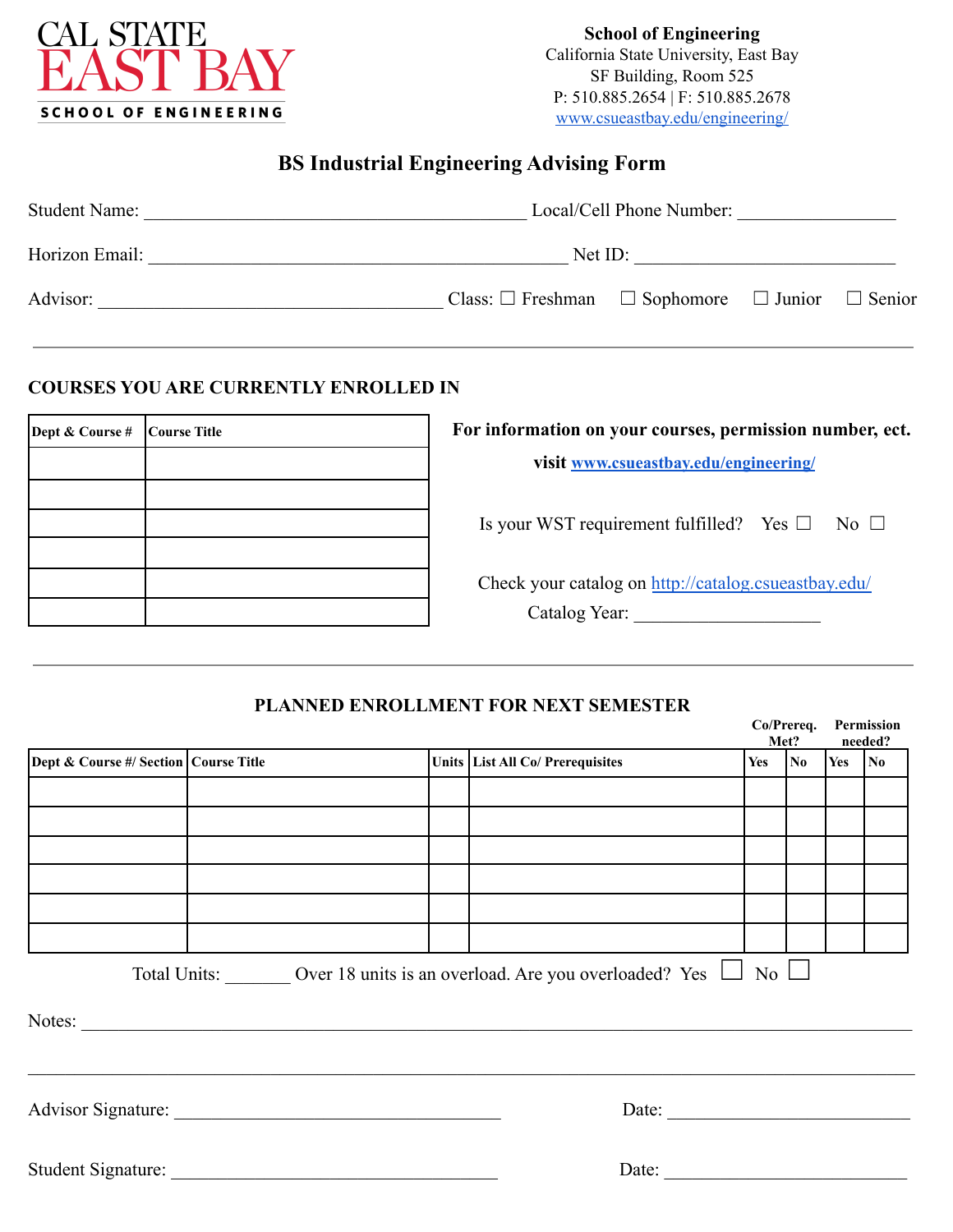# **2021-2022 Catalog for Industrial Engineering**

| <b>Course Number</b>                            |                                                   | <b>Title</b>                                                                         | <b>Prerequisite</b>                         | $\boldsymbol{\nu}$ |
|-------------------------------------------------|---------------------------------------------------|--------------------------------------------------------------------------------------|---------------------------------------------|--------------------|
| <b>Semester</b>                                 | Quarter                                           |                                                                                      | <b>Lower Division Core Courses 40 units</b> |                    |
| <b>CHEM 110</b>                                 |                                                   | <b>General Chemistry for Engineering</b>                                             | Co-req MATH 130, MATH 125, Or MATH 130      |                    |
| <b>ENGR 200</b>                                 | <b>ENGR 1011</b>                                  | Introduction to Engineering and Design                                               |                                             |                    |
| <b>ENGR 210</b>                                 | 2060, 2070                                        | Manufacturing Materials and Processes                                                | CHEM 110 & MATH 130                         |                    |
| <b>ENGR 215</b>                                 |                                                   | Computational Methods in Engineering                                                 | <b>MATH 131</b>                             |                    |
| <b>ENGR 220</b>                                 | <b>INDE 3101</b>                                  | <b>Statics</b>                                                                       | <b>PHYS 135</b>                             |                    |
| <b>ENGR 230</b>                                 | <b>ENGR 2010</b>                                  | <b>Electric Circuits I</b>                                                           | PHYS 136 & MATH 210                         |                    |
| <b>MATH 130</b>                                 | 1304, 1305                                        | Calculus I                                                                           | MATH 120 or MATH 125                        |                    |
| <b>MATH 131</b>                                 | 1305, 2304                                        | Calculus II                                                                          | C or better in MATH 130                     |                    |
| <b>MATH 215</b>                                 |                                                   | Introduction to Linear Algebra                                                       | MATH 130, Co-requisites: MATH 131           |                    |
| <b>PHYS 135</b>                                 | 1001, 1002                                        | Physics for Scientists and Engineers I                                               | Co-req MATH 130                             |                    |
| <b>PHYS 136</b>                                 | 1002, 1003                                        | Physics for Scientists and Engineers II                                              | MATH 130 & PHYS 135                         |                    |
| <b>PSYC 100</b>                                 | <b>PSYC 1000</b>                                  | General Psychology                                                                   |                                             |                    |
|                                                 |                                                   | <b>Upper Division Core Courses 41 Units</b>                                          |                                             |                    |
| <b>ENGR 320</b>                                 | <b>INDE 3140</b>                                  | <b>Engineering Economics</b>                                                         | <b>MATH 130</b>                             |                    |
| <b>INDE 330</b><br><b>OR</b><br><b>STAT 316</b> | <b>INDE 3601</b><br><b>OR</b><br><b>STAT 3610</b> | Engineering Statistics & Probability/<br>Statistics & Probability for Science & ENGR | <b>MATH 130/ MATH 131</b>                   |                    |
| <b>INDE 340</b>                                 | <b>INDE 3602</b><br><b>OR</b><br><b>STAT 3602</b> | Design of Engineering Experiments                                                    | INDE 330 or STAT 316                        |                    |
| <b>INDE 360</b>                                 | <b>INDE 3841</b>                                  | <b>Operations Research</b>                                                           | <b>MATH 131</b>                             |                    |
| <b>INDE 390</b>                                 | 3020/3190                                         | Human Factors and Work Methods                                                       | INDE 330 or STAT 100; GE A1, A2, A3, & B4   |                    |
| <b>INDE 410</b>                                 | <b>INDE 4430</b>                                  | Facility Planning, Design & Material<br>Handling                                     | <b>ENGR 210</b>                             |                    |
| <b>INDE 420</b>                                 | <b>INDE 4200</b>                                  | <b>Discrete Event Simulation</b>                                                     | ENGR 215, & INDE 330 or STAT 316            |                    |
| <b>INDE 430</b>                                 | <b>INDE 4280</b>                                  | Design of Work Systems                                                               | <b>INDE 390</b>                             |                    |
| <b>INDE 440</b>                                 | <b>INDE 4100</b>                                  | Sustainable Production & Supply Chain<br>Systems                                     | INDE 360, & INDE 330 or STAT 316            |                    |
| <b>INDE 450</b>                                 | <b>INDE 4350</b>                                  | <b>Systems Quality &amp; Reliability</b>                                             | ENGR 210, & Either INDE 330 or STAT 316     |                    |